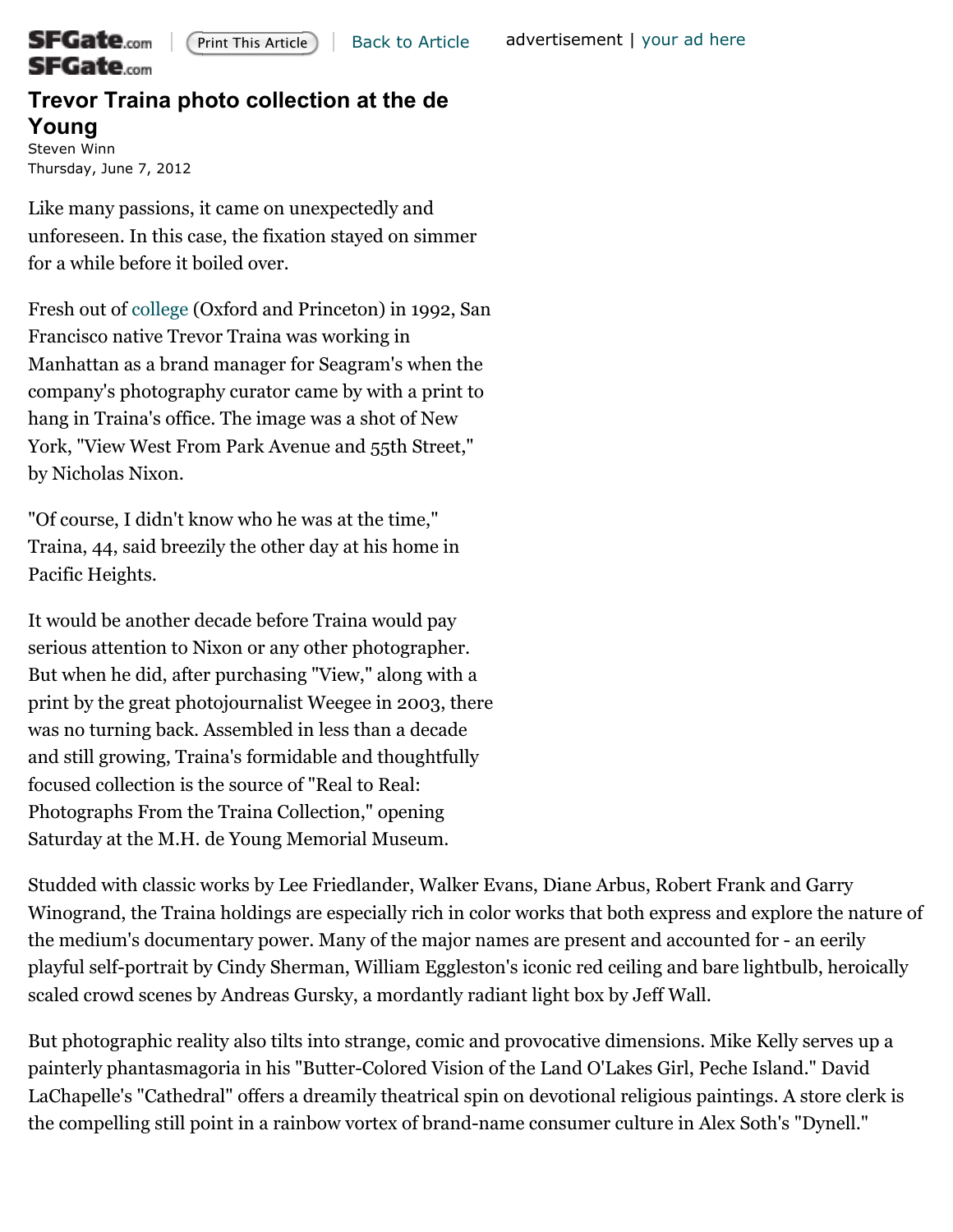"Photographs today are variously, knowingly layered," writes independent curator and Traina Collection adviser Kevin Moore, in a book that accompanies the show, "the real buried under veils of different kinds of representation, be it artistic, commercial, scientific, historic, touristic, filmic." It's an apt description of the "Real to Real" aesthetic.

Traina is a lively host as he ushers a visitor through a series of large downstairs galleries and up into his family's living space, walls that will soon be largely bare after the de Young show is installed. Each photograph has its own kind of specific, textured reality for him. Stopping in front of Arbus' famous "Identical Twins," he remarks of an image that might register as faintly creepy to others, "I find them cheery, sweet little girls - charming and fun and witty."

The fallen subject of Joel Sternfeld's "Exhausted Renegade Elephant" struck his wife, Alexis, as "sad," says Traina. "In my mind, even in collapse, the elephant has a kind of dignity." Peering intently at the tiny faces of a Gursky soccer stadium crowd that fills a stairwell wall, the delighted owner compares the towering photograph to a finished novel. "I really had to fight to get this one," he adds.

"I love photographs where there's a whole story in the picture," says Traina, "like a poem or a puzzle." He's even happy to admit when the puzzle doesn't work out as he imagined. Learning that Eggleston's famous red ceiling hadn't been carefully composed but instead casually shot by the photographer while he was lying on a bed, Traina says with a wistful shrug, "I was a little bit devastated." Surprise and freshness are very close to the surface of his reactions.

For all his boyish enthusiasm, Traina has developed an analytical sensibility. His reading of Soth's "The Seneca," a stark nighttime motel study, homes in on the picture's structural armature - the way the heavy curtains in the windows hang, the position and color of the plastic chairs out front, a crack in the asphalt parking lot aimed directly at one of the doors.

In some ways, Traina's seemingly accidental discovery of his drive to collect may have been predestined. His father, John Traina (who died last year), was a world-class collector of Fabergé. His mother is Dede Wilsey, a collector and board president of the Fine Arts Museums, which comprises the de Young and the Legion of Honor. His father presented him with an Ansel Adams as a gift. His mother has given him several paintings.

"I grew up in a family of collectors," he says, "so I understand the illness of collecting." Now his friends tell him how much they've learned about him by the photographs he selects.

Traina, who has founded four technology companies, is a self-described "omnivore" who loves painting, sculpture, architecture and design. A centerpiece of the Georgian house he and his wife renovated is a glass conservatory imported from England.

"Life is boring if you don't surround yourself with beautiful things," he says. "If I couldn't afford the photographs, I'd buy the posters. And if I couldn't afford those, I'd have the postcards."

Traina lingers in front of a 2006 double portrait by Larry Sultan. Traina himself and his wife, posed in their bedroom with their two dogs, are the subjects. Once again Traina embarks on a careful dissection, pointing